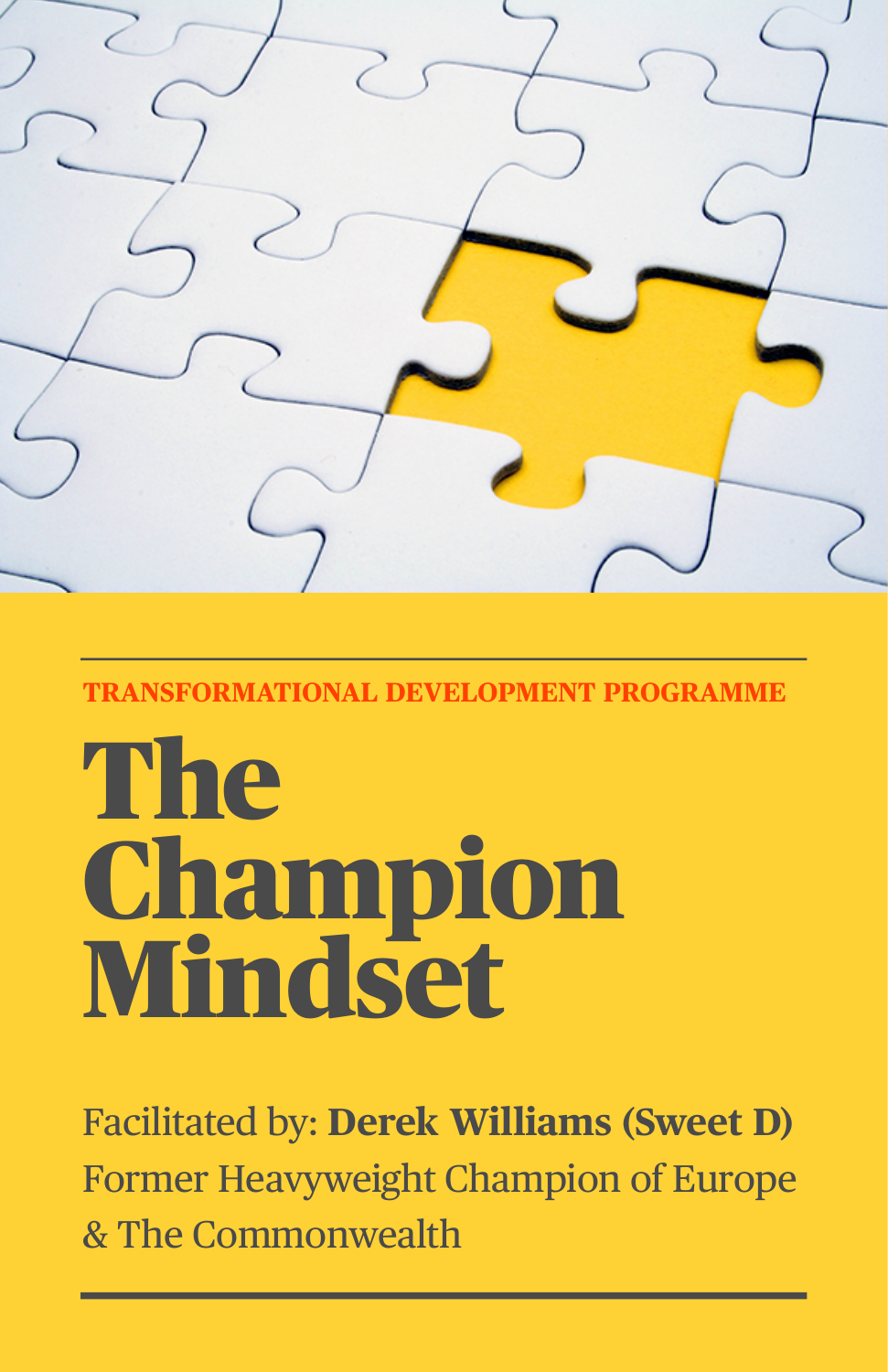

# The Champion Mindset

# Programme

Non-Contact Boxing & Therapeutic Wellbeing Practice For Work With Children and Young People

*By* **Derek Williams**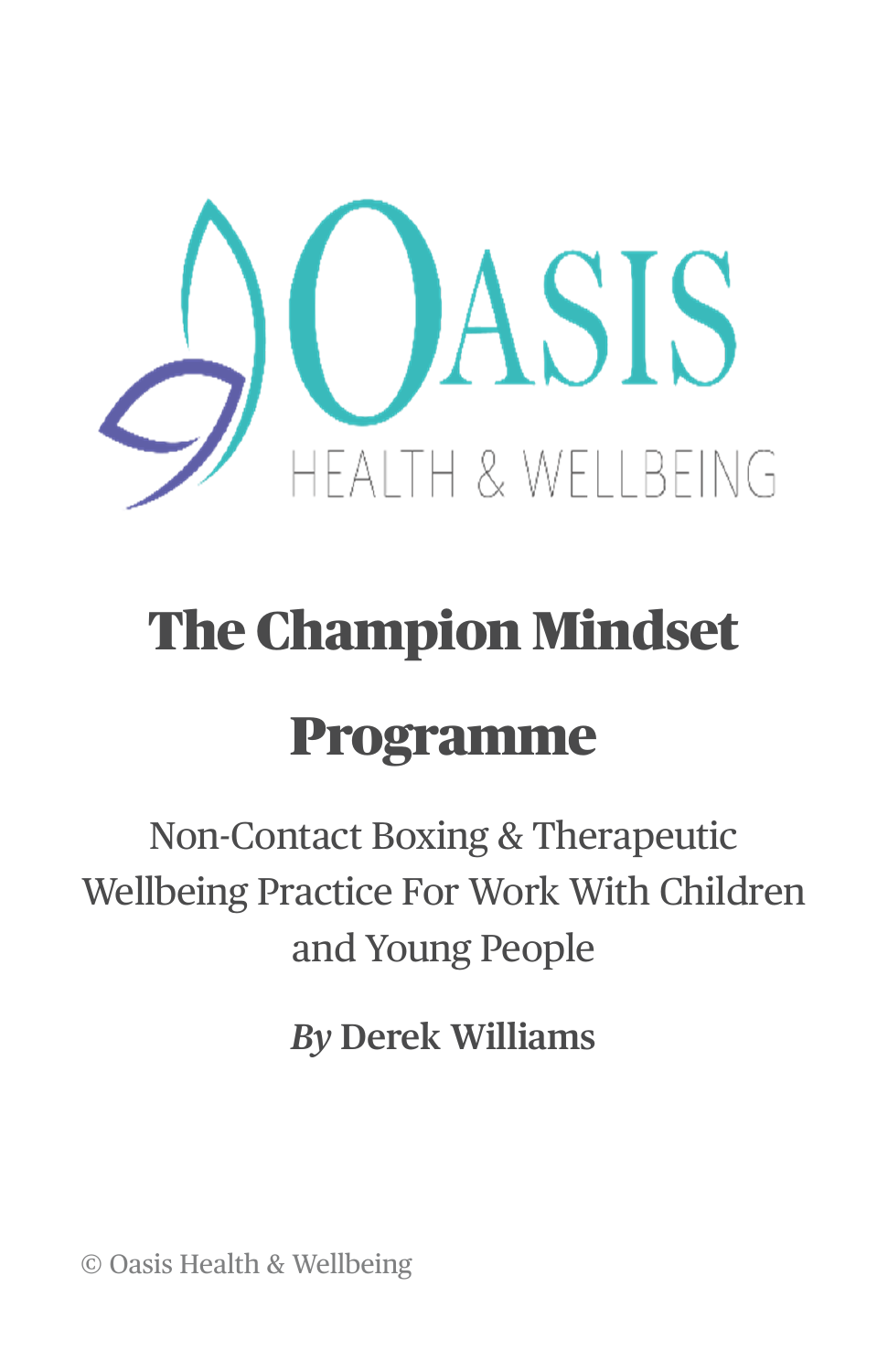#### **Promoting Determination**



Professionalism and the importance of education, skills, etiquette and spiritual well-being



 High expectations of students, striving for success through transformation programmes, with the belief that every life can be transformed

#### **Contact:**

Derek Williams

Tel No. 07913 405736 Email: info@sweetdwilliams.com Website: www.sweetdwilliams.com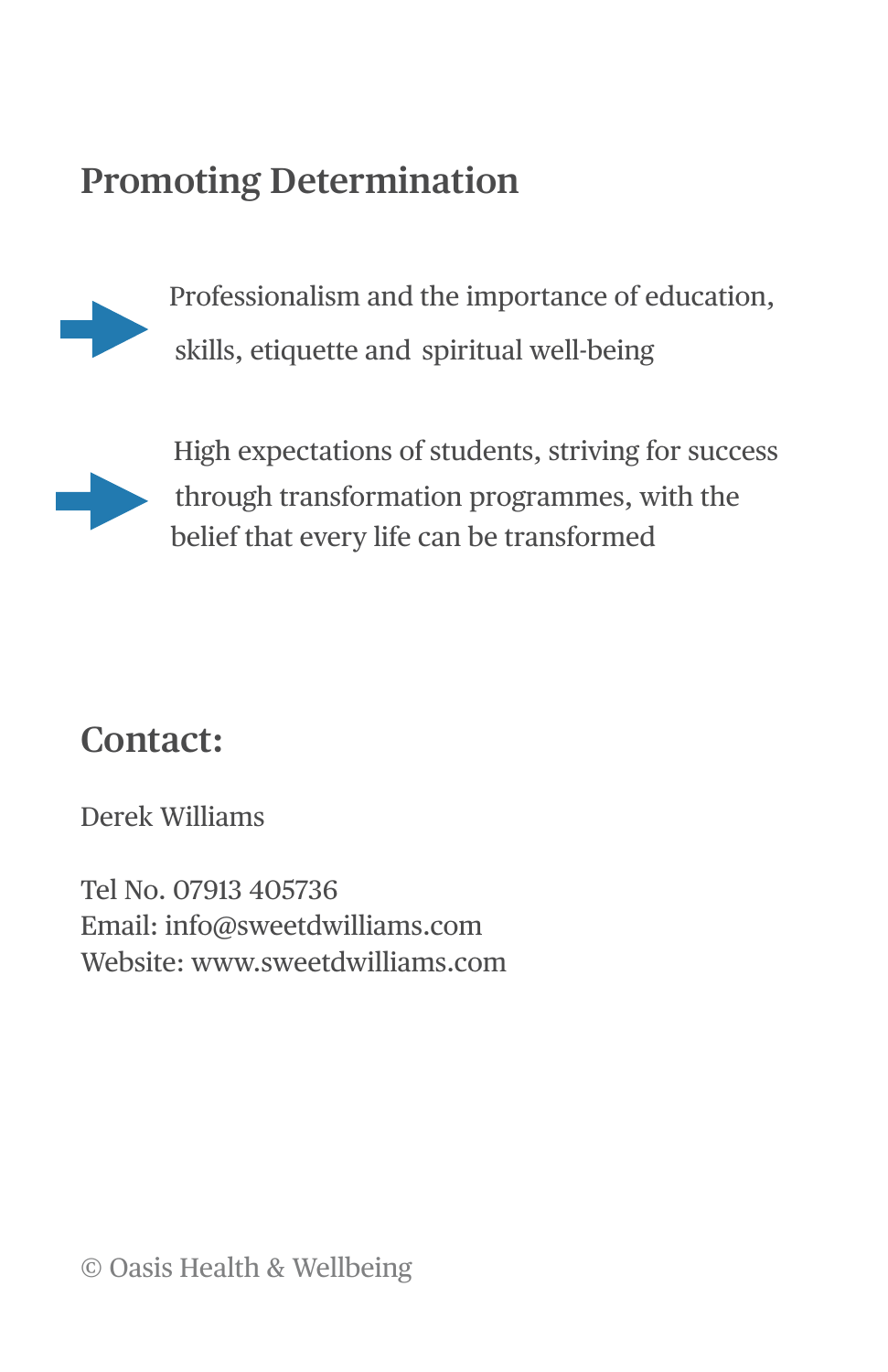## **Our Programme: The Champion Mindset**

Inspiring young people to make better-informed life choices and help them to contribute positively in school and the communities in which they live.

**Goals**

Our aim is to achieve transformational change in anyone that undergoes our 'Champion Mindset' Programme.

By following our **Alphabet** system we teach young individuals about self-worth whilst also looking after their physical wellbeing.

Some of the attributes our Alphabet System covers and improves:

**Attitude** 

Behaviour

**Confidence** 

**D**iscipline

**Etiquette**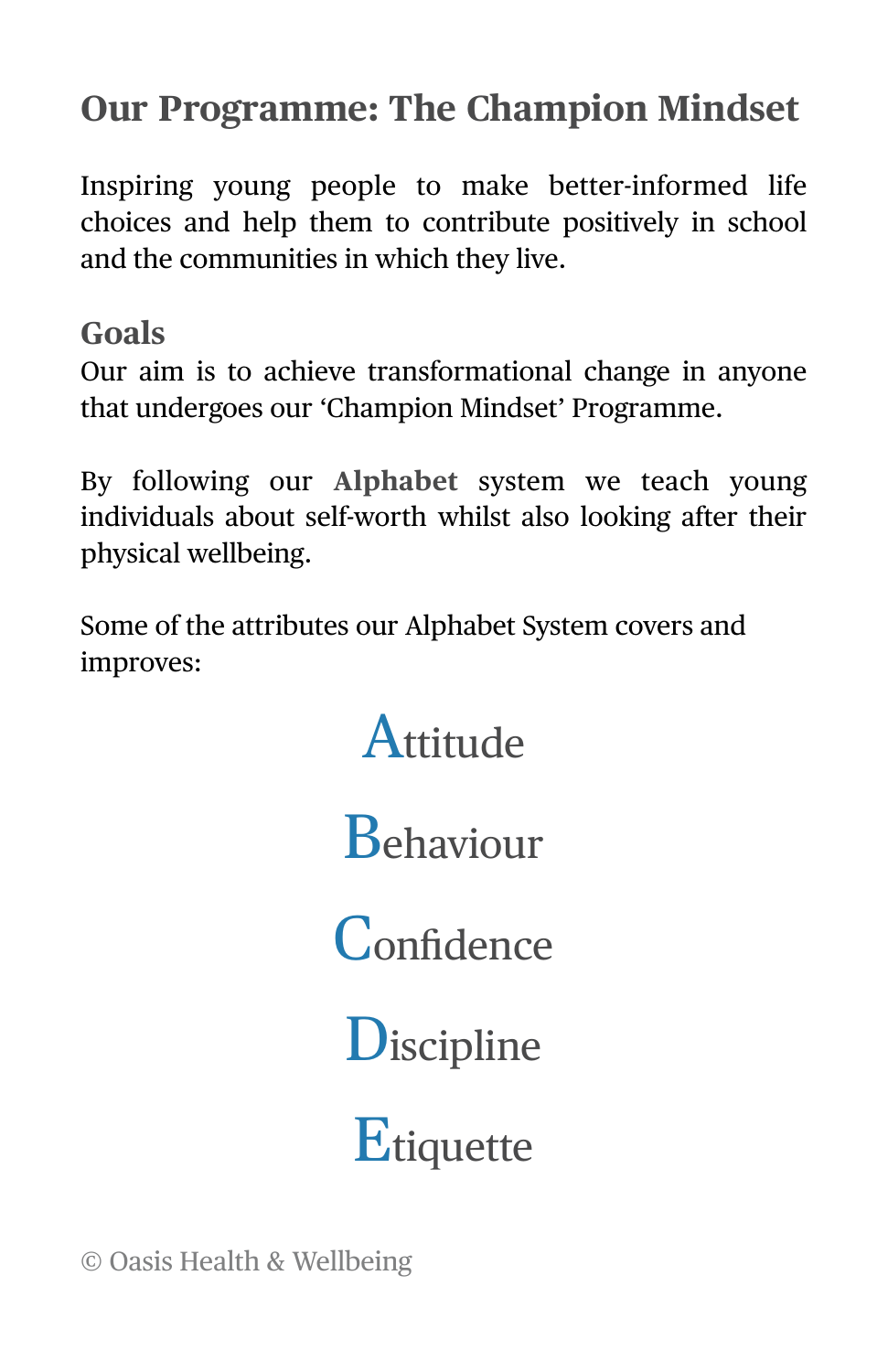disciplined non-contact boxing training<br>programme along with motivational mentoring<br>can be a valuable way to improve self-awareness, programme along with motivational mentoring can be a valuable way to improve self-awareness, self-confidence, self-esteem, concentration and focus, communication skills, emotional regulation, assertiveness, behaviour, virtues, character strengths, confidence, resilience, and a wealth of personal qualities required to navigate through life.

SMASH is the acronym for Strong Mind and Strong Heart. The SMASH Programme promotes the idea of building willpower and self-mastery through structured and strategic physical and relational challenges, strengthening motivation and the ability to succeed.

The benefits of these sessions can be to develop the foundations of a 'champion mindset' in the young person's attitude to life. SMASH focuses on building the qualities and characteristics which champions have learned through their specialist training, endeavour, commitment, and coaching, enabling stability under stress and presence of mind.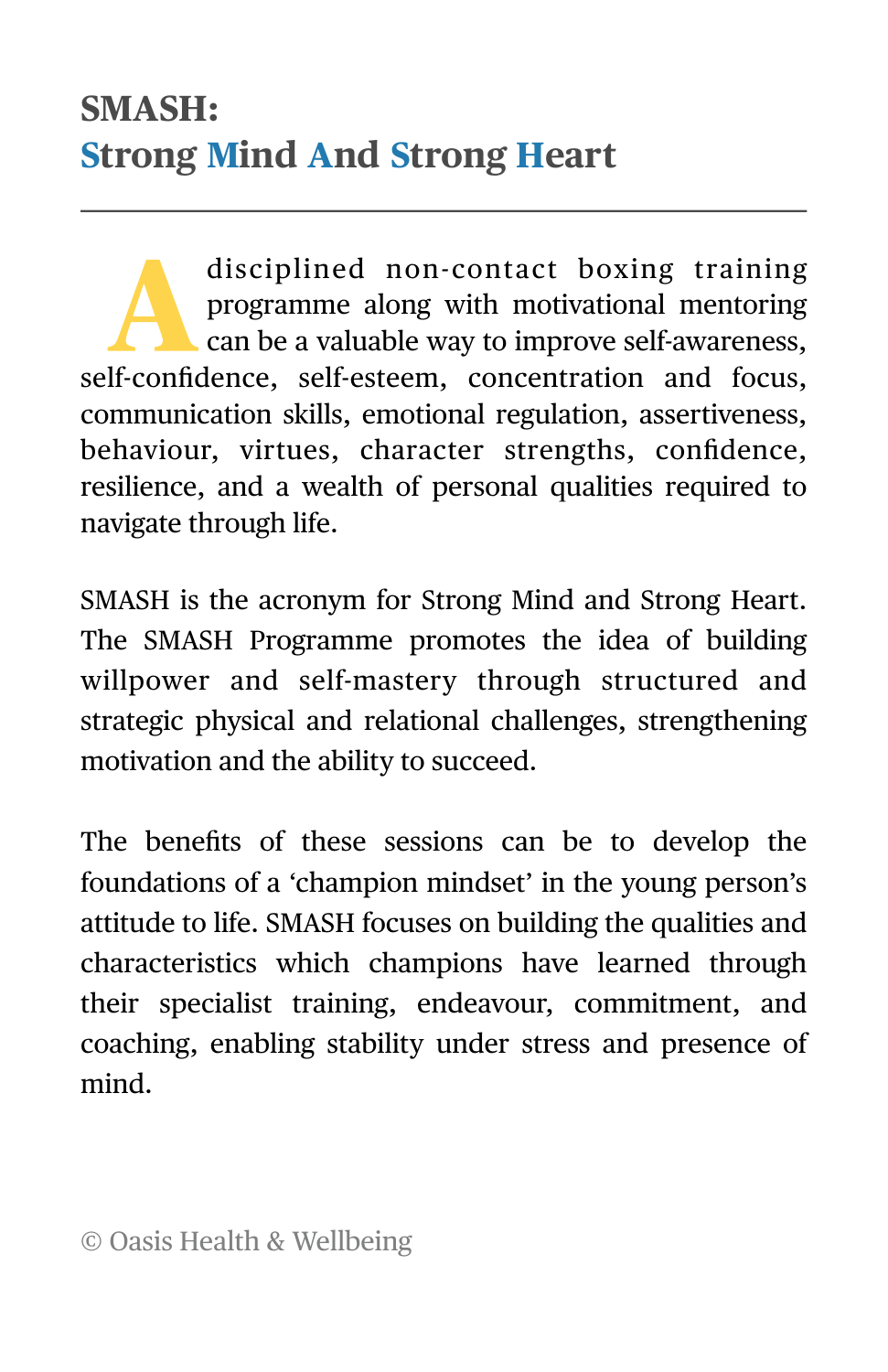Some children or young people might not get started with their engagement, give up on a task too easily, become distracted, blame others, feel defeated when it becomes challenging, which can all lead to negativity about themselves or others and a lack of attainment. This can be the start of a vicious cycle of disaffection, conflict, and avoidance of the demands of life. They may not have been mentored with the techniques required to conquer fear of feelings of failure or inadequacy, stay engaged, and ensure they don't quit.

A champion mindset is about having the ability to endure, having the will and determination to achieve, despite the challenges, remaining focused in virtuous cycles which can lead to success and accomplishment of goals, targets which have been set and human potential.

If young people do not have self-esteem, feel validated in themselves or able to manage their own emotions in constructive ways, this can lead to hostility or destructive behaviours. It can also increase possibilities of being vulnerable to school avoidance, disengagement, escalating behavioural difficulties, school exclusions, gang culture, county lines, sexual exploitation, or grooming. They may be more likely to have contact with the mental health and / or criminal justice systems with poorer life chances for thriving or flourishing in life.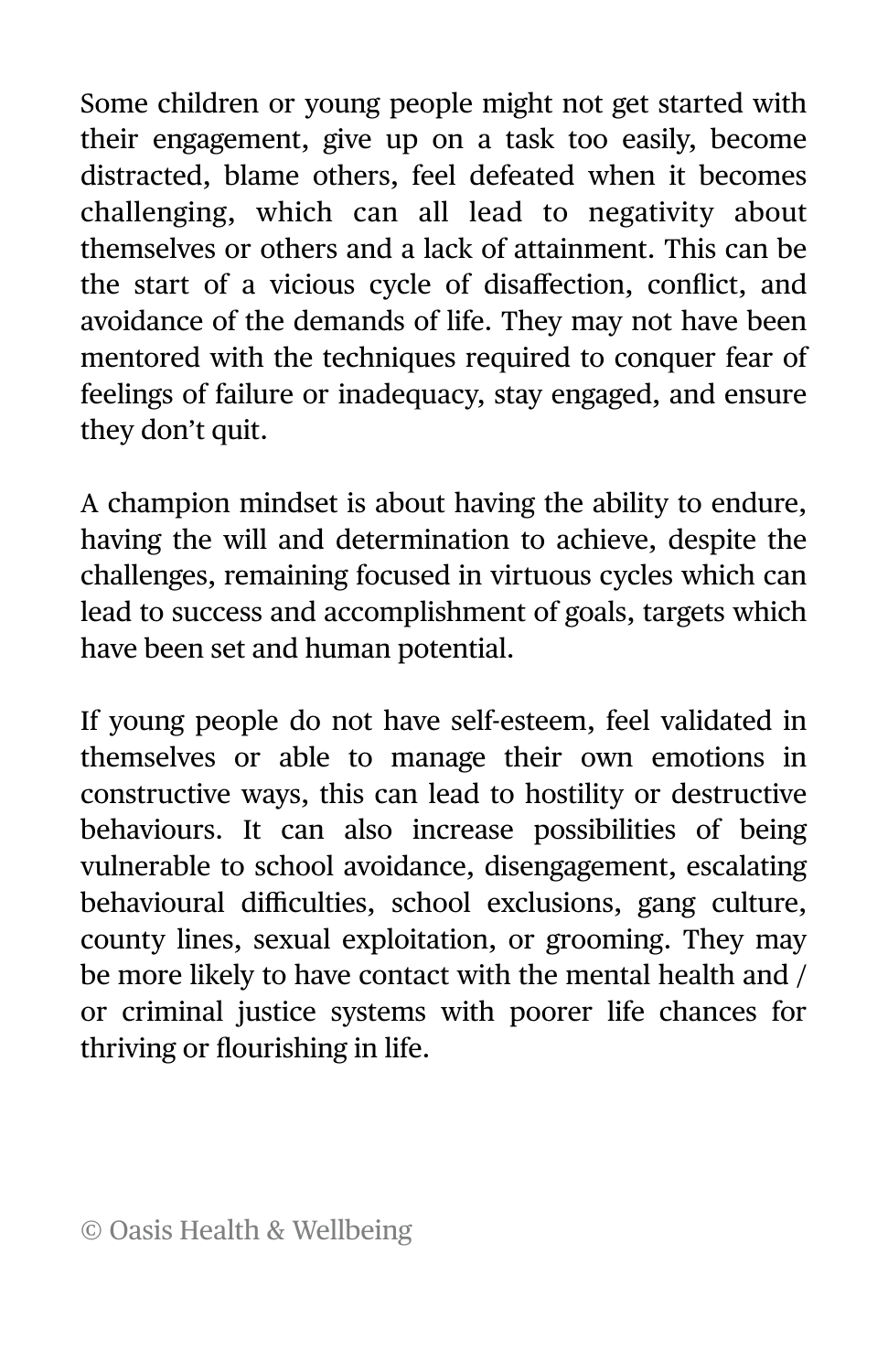Investing in children and young people's mental health and emotional wellbeing can be an early intervention to prevent potential problems with drugs, eating disorders, depression, anxiety, self-harm, youth and community violence etc. This can enable increased protective factors, encouraging safeguarding, minimising the risks which can lead to bigger problems.

The use of boxing training as an empowerment tool is unique to its approach which tackles forms of anti-social behaviour by strengthening the young person's sense of self, personal values and principles, self-worth, and overall belief in their ability to achieve in life.

This programme can be delivered in education, health, social care or community settings. It is crucial that young people are equipped with the knowledge to manage themselves in ways which can resist the lure of gang culture and avoid becoming a target for exploitation.

SMASH promotes reflective skills and dialogue and is illustrated through boxing-based exercises, which define disciplined core values and principles, the importance of a union between the mindset and physical capacities, including the mind and the body connection.

> *"Reaching for your goals starts in the mind. Dedication allows you to achieve it!"*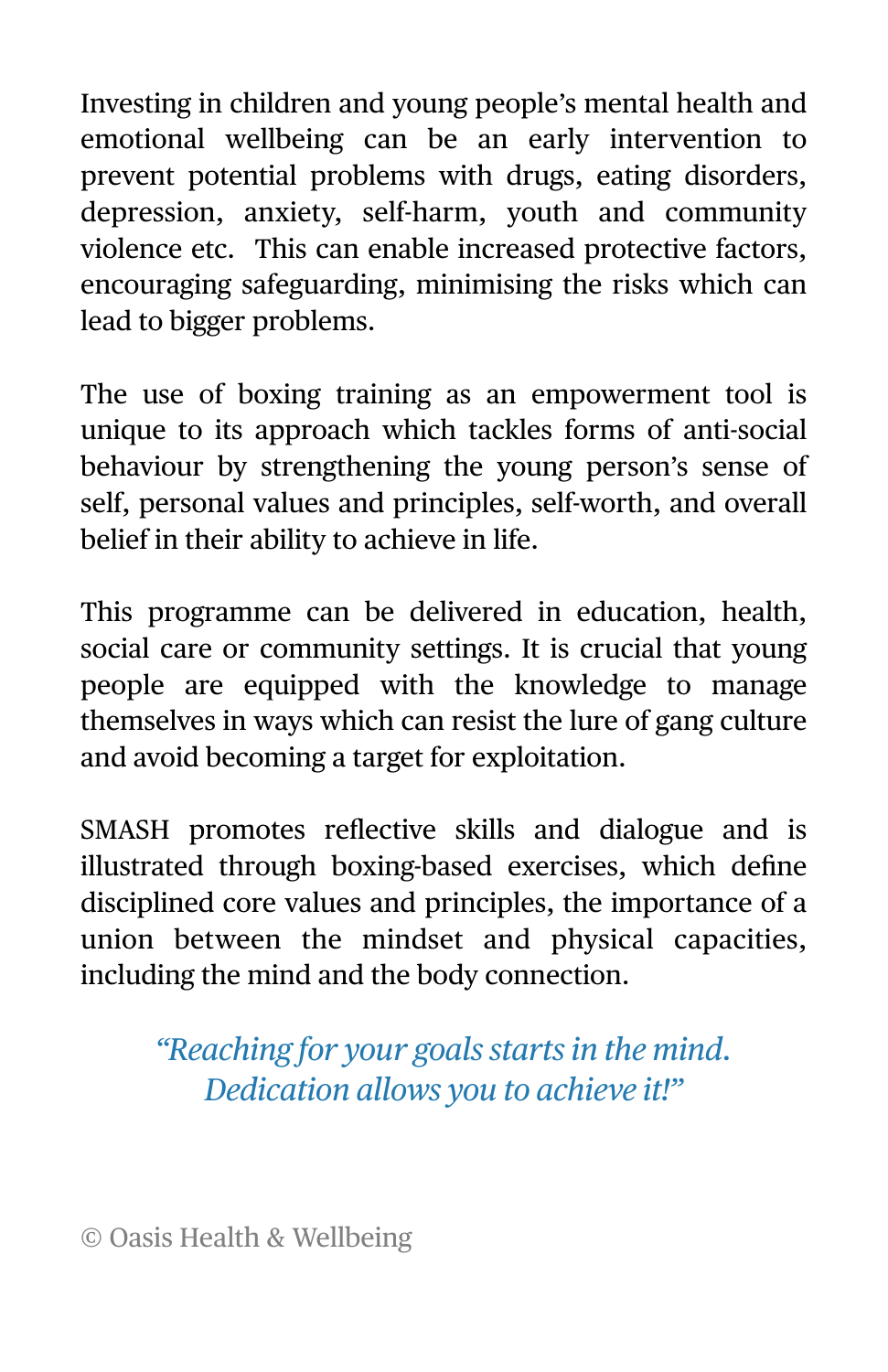**Working with…**





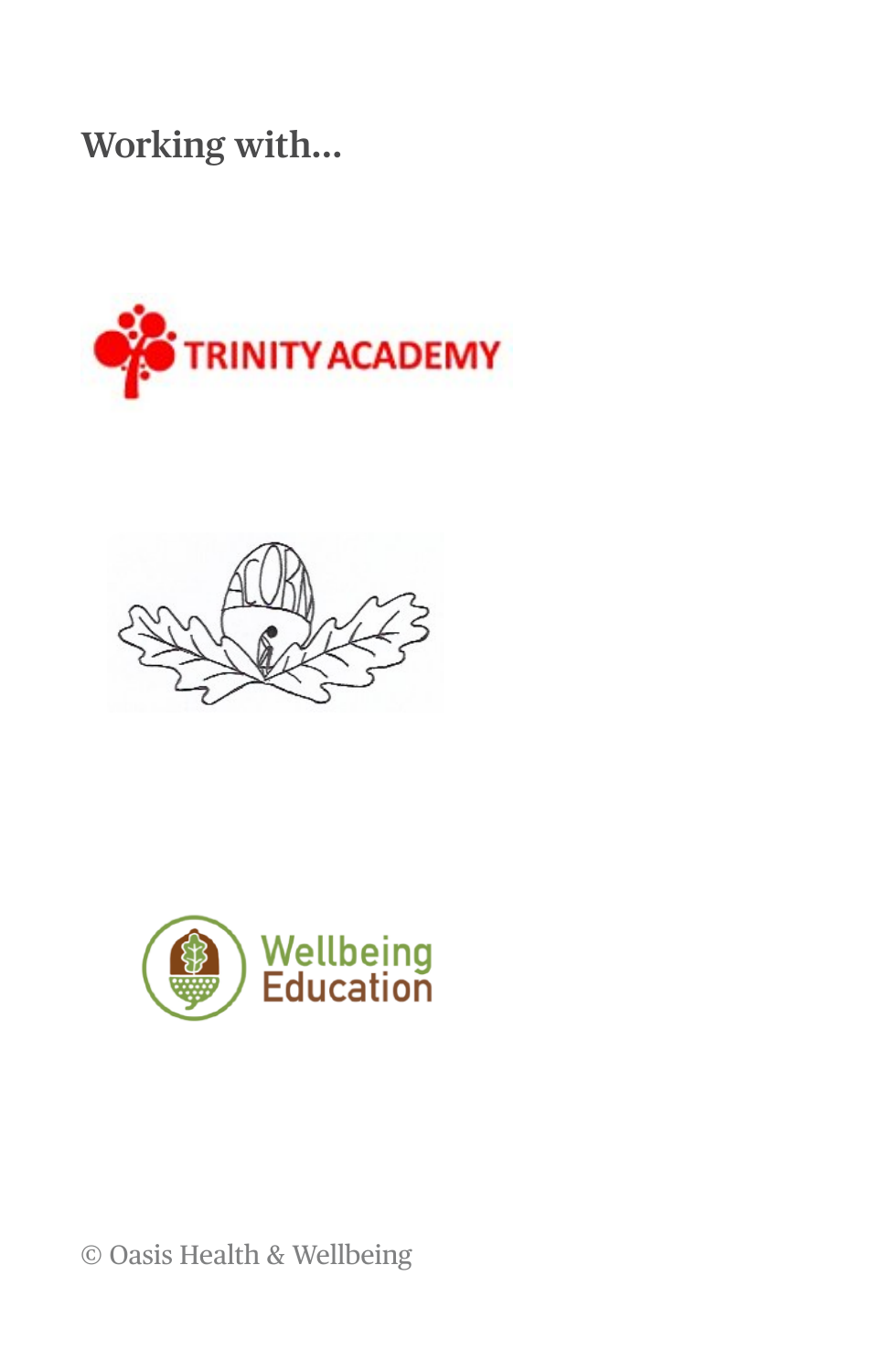## About the Programme Creator



Derek Williams (SweetD) is the former heavyweight Champion of Europe and the Commonwealth. He now spends his time giving back to society by caring about and directing youngsters with a misspent youth. Derek's main aim is to change the lives of those who may fall into a life of drugs or crime by showing them that there is a different way to succeed!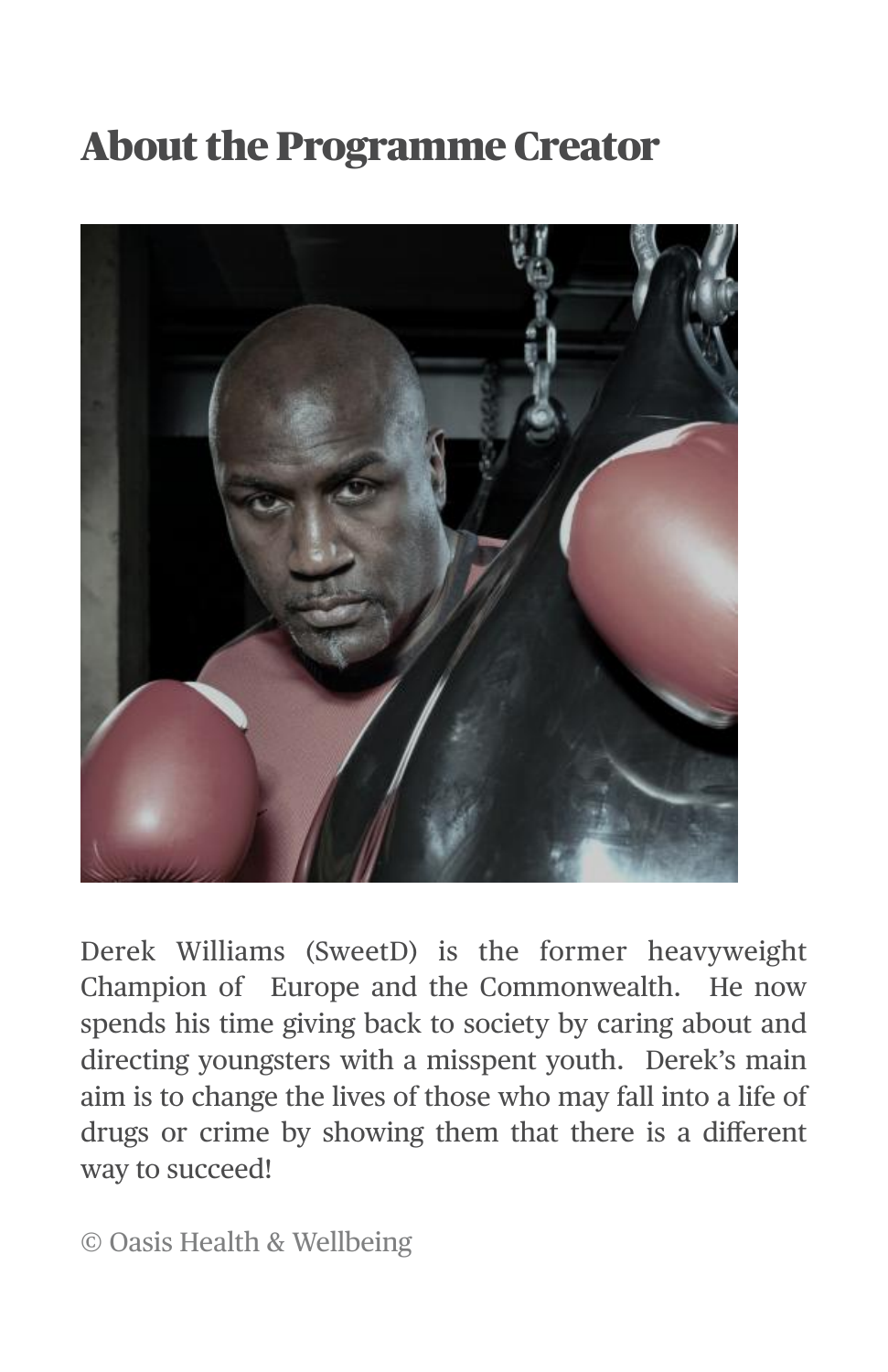#### **Facilitators:**

**Derek Williams (Sweet D)** former heavyweight Champion of Europe and the Commonwealth.

**James Cook MBE** Former British & European Super Middleweight Champion.

#### **Consultant:**

**Diane Fenton** is our Head Consultant, monitoring each individual and assessing their development throughout the programme.

#### **[View our programme \(11:53 mins\)](https://youtu.be/CUCalUjTSQE)**